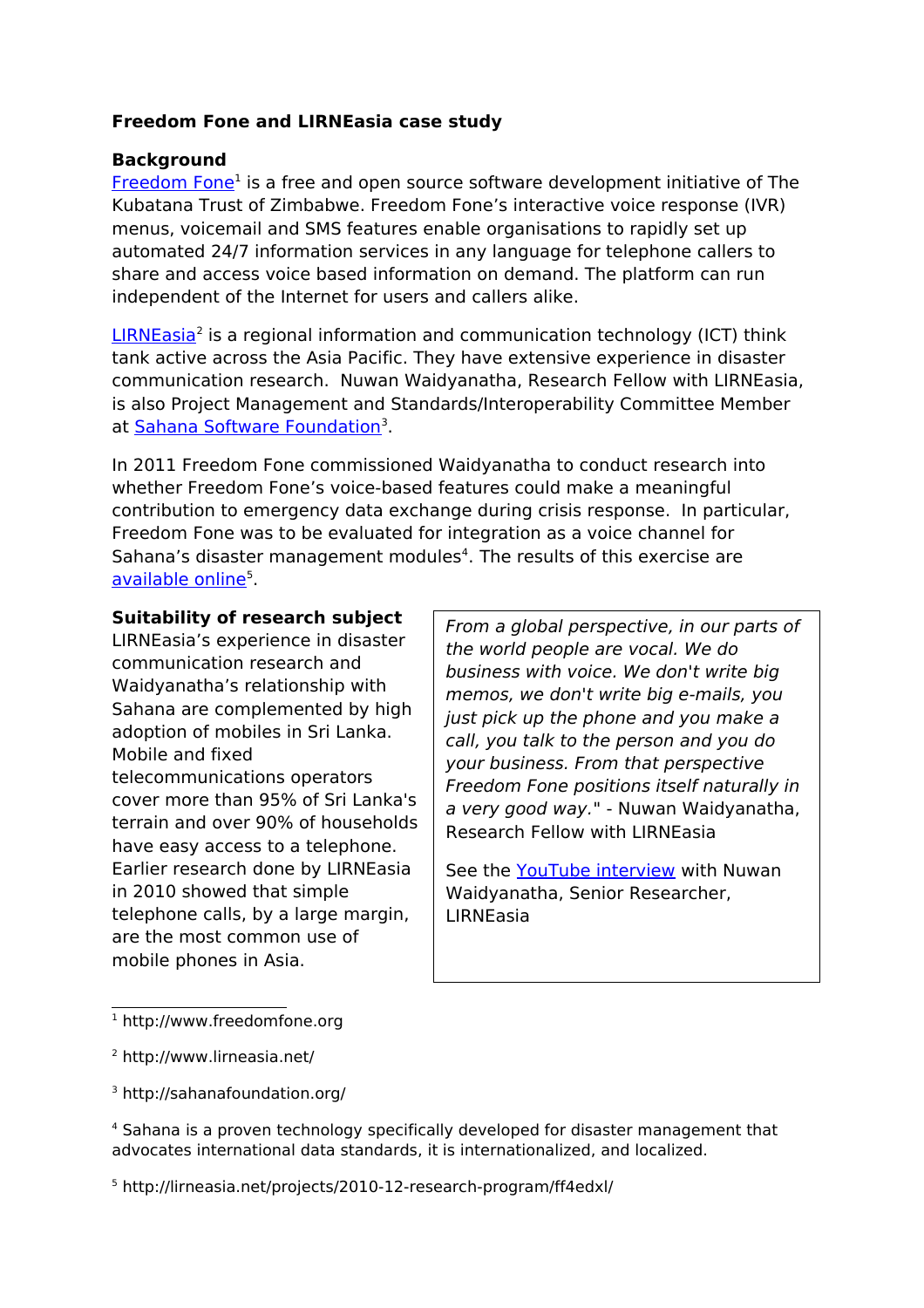Sri Lanka is exposed to cyclones, floods, landslides and drought giving locals considerable experience in disaster response $6$ . The south west of the island, where LIRNEasia's research study was focused, is particularly disaster prone. Multiple local languages (Sinhala and Tamil being predominant) and illiteracy amongst the poor require communication strategies that remove literacy and language barriers. Simple telephone calls are part of such a solution.

# **Research design**

Waidyanatha worked with Lanka Jathika Sarovdaya Shramadan Sangamaya [\(Sarvodaya](http://www.sarvodaya.org/)<sup>[7](#page-1-1)</sup>), Sri Lanka's largest community focused humanitarian organization, to conduct usability, utility, and reliability tests. Sarvodaya is embedded in 15,000 of the 30,000 villages in Sri Lanka and engages in humanitarian assistance, responding to all national and local level disasters. Waidyanatha and colleagues established through a survey that telephone calls were Sarvodaya's main emergency information exchange mode between village based Community Emergency Response Team members and the incident management centre, referred to as the Hazard Information Hub, situated at Sarvodaya's head office.

Sarvodaya's Emergency Response Team field tested Freedom Fone in four districts: Colombo and Matara, two urbanized coastal cities; Nuwara-eliya and Ratnapura, relatively smaller towns in the heart of the tea cultivation lands. The four districts had experienced major disasters in the past such as the 2004 tsunami, 2009/2011 floods, and 2010 landslides.



Between 11 - 15 Sarvodaya Community Emergency Response Team members from each district, typically village leaders and referred to as CERT members, participated in the evaluation process. They were exposed to the Freedom Fone

<span id="page-1-0"></span><sup>6</sup> http://www.ldeo.columbia.edu/chrr/research/profiles/pdfs/srilanka\_profile1.pdf

<span id="page-1-1"></span><sup>7</sup> http://www.sarvodaya.org/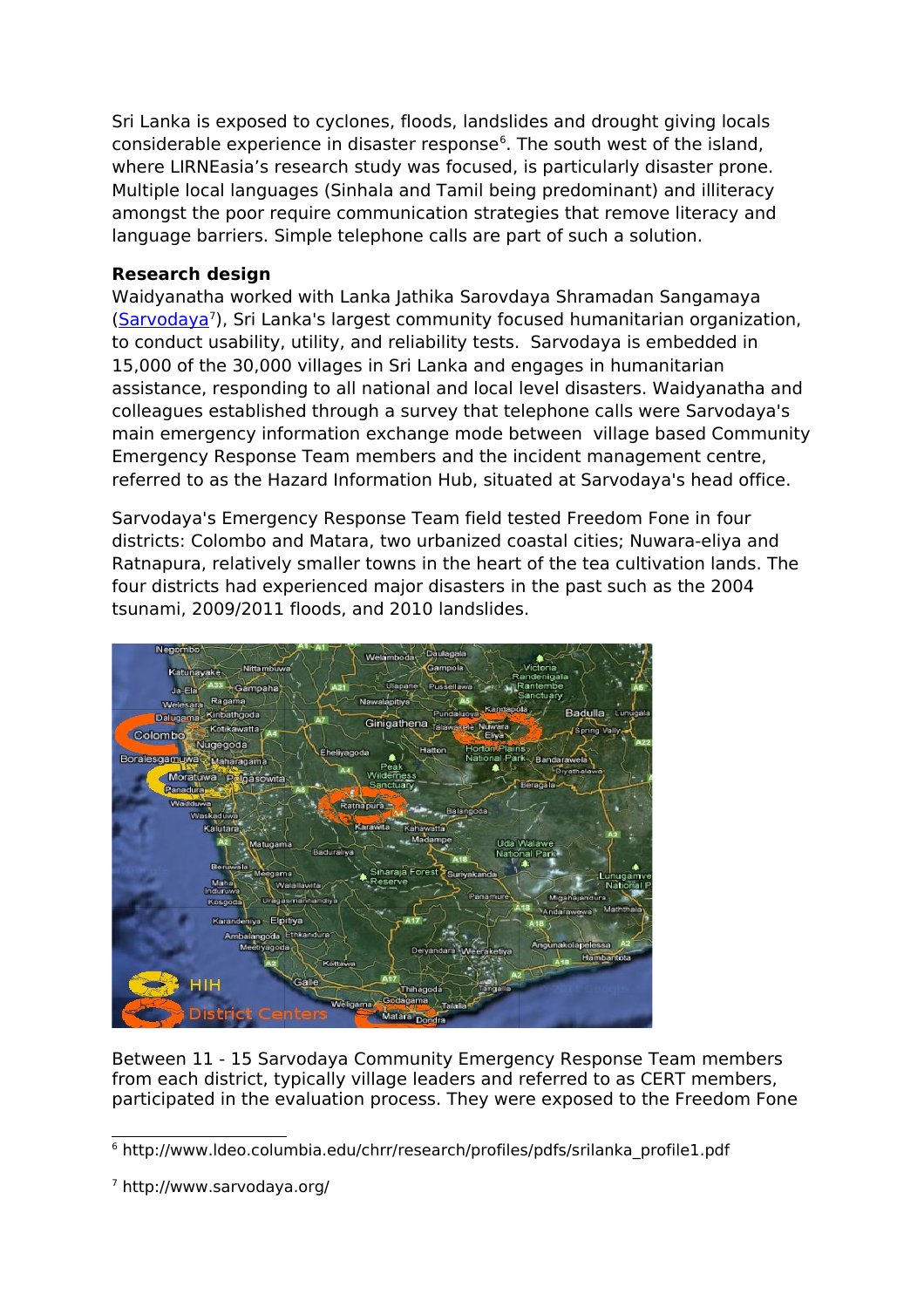technology and given training in calling in to the interactive voice system for receiving Alerts and submitting Field-Observation reports.

Volunteers at Sarvodaya's Hazard Information Hub, referred to as HIH Operators (HIHO) by the project team, would monitor hazard information through various websites and subscriptions (e.g. email bulletins or SMS alerts) for 'events of interest' that might be cause for concern (e.g., a cyclone originating in the Bay of Bengal). From here, relevant information bulletins would be relayed to the CERT members who are responsible for activating local community emergency response plans (e.g. disseminating a local warning or supplying incident reports).

Prior to the controlled exercises, the HIH Operators underwent training involving knowledge on hazards, the use of technologies (Freedom Fone, Sahana and audio editing software - Audacity), and the standard operating procedures.

The controlled exercise activities constituted three parts: discussion of the operating procedures, actual execution of those procedures, and evaluating the outcomes. These activities were designed as verification exercises to determine the complexity (interaction techniques, operational efficiency and data quality), usability (human action cycle, gulf of evaluation/execution), and utility (perceived ease of use, usefulness, attitude towards using) of the technologies and procedures.

The process at the Hazard Information Hub (HIH), illustrated in Figure 1, began with the HIH Operator on duty (termed as the HIH-Monitor) receiving a hazard event through an email bulletin. Then the HIH-Monitor would alert other HIH Operators and field-based Emergency Response Team members (CERT) to respond to the crisis situation. The alert message is created with SABRO, a Sahana module, and disseminated via SMS and the Freedom Fone IVR. Thereafter, the Sarvodaya HIH Operators receive Field-Observations from CERT members through Freedom Fone voicemail. HIH Operators translate those Sinhala and Tamil reports to English, then enter the categorical information into Eden-SitRep, another Sahana module, with complete Situation-Info. Subsequently, incident managers, at the HIH, would extract Response-Resource reports using Eden-SitRep. With the current decoupled state of the software systems, namely SABRO, Freedom Fone, Audacity (use to edit audio for Freedom Fone IVR menus) and Eden-SitRep, the HIH Operator has to switch between the various software to complete the alerting and situational reporting work flow.



Figure 1: sequence of controlled exercise processes and information flow

In the field, CERT members called in to the Freedom Fone Interactive Voice Response system (IVR) using any kind of telephone, selected their preferred language and listened to the alerts recorded on the system. If they had a Field-Observation to share, they selected the option to leave a voice message and then hung up. A typical voice menu went like this: "Welcome to the Sarvodaya Disaster Management Centre, press 1 for Sinhala, press 2 for Tamil". On selecting a language, callers heard a second voice menu: "Press 1 to listen to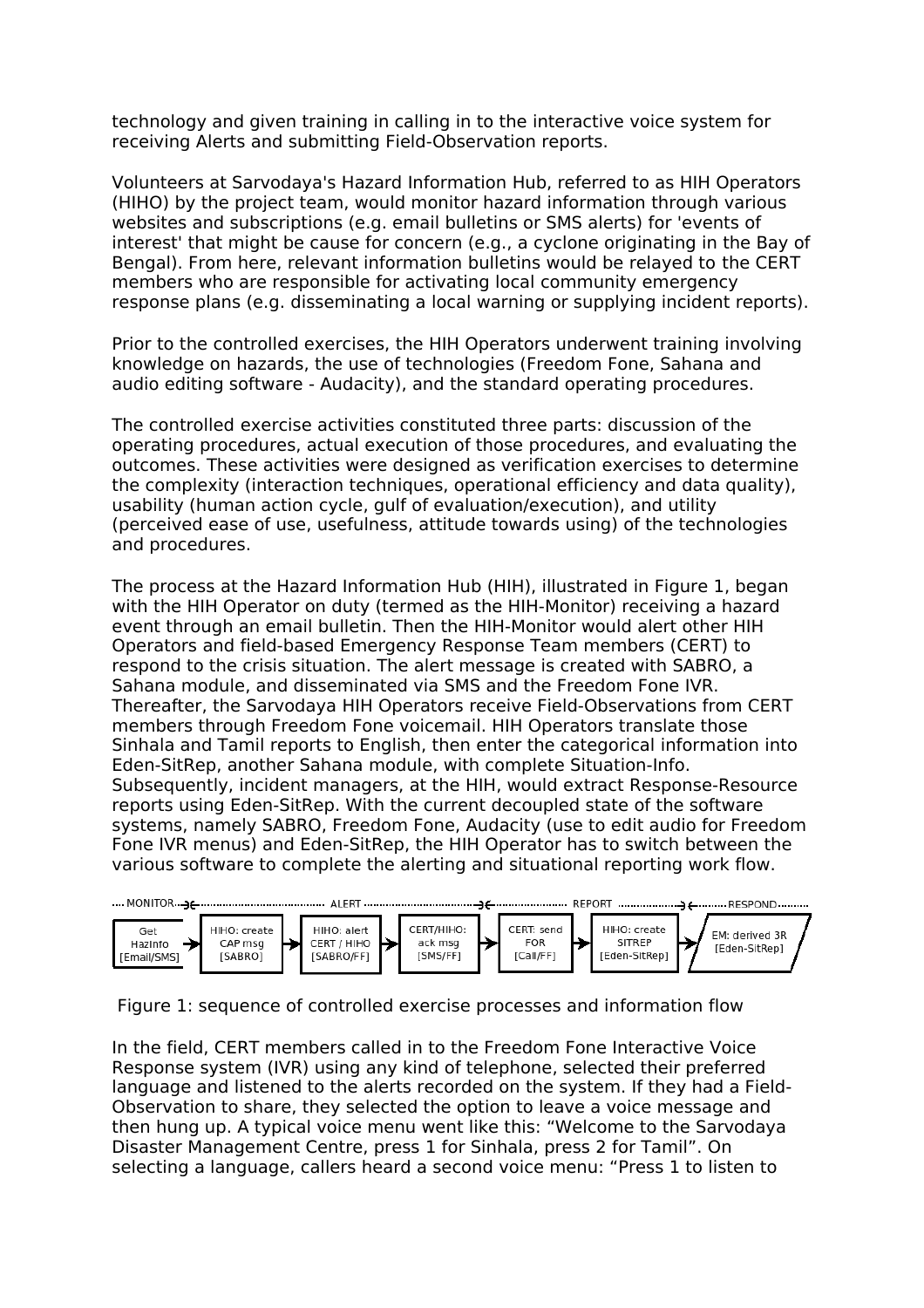Alerts, press 2 to record a Field-Observation report (record a voice message), press 3 to submit answers to a Survey".

# **Results**

As a standalone solution, Freedom Fone is easy to install and operationalise in a very short time. There are some limitations with the fully bundled solution such as when trying to install and operationalise Freedom Fone to coexist with the Sahana disaster management system. What may seem trivial to an experienced expert information technology systems administrator was not so for average software developers and grassroots level Sarvodaya Hazard Information Hub Operators.

Given that Sarvodaya Community Emergency Response Team (CERT) members use voice telephony for their disaster communication, they found Freedom Fone to be easy to use, useful, and had a positive attitude towards integrating it in to their activities. Freedom Fone was the first experience of interacting with an IVR for most CERT members and observation statistics reasoned that only 8.75% of the users found Freedom Fone to be difficult (or complex) to use and 84.31% completed their Freedom Fone activities in a single or couple of attempts.

The advantage of Freedom Fone is that it can carry localised descriptive messages. Relatively, a SMS text is limited by the number of characters and handsets are not always localised. Other means for exchanging descriptive messages over a mobile phone is through the Internet. However, utilization of the Internet by grassroots level CERT members is perceived cumbersome. The relatively older mobile phone users are not comfortable with text based applications.

In the Sri Lankan context, with the need to accommodate three languages: Sinhala, Tamil, and English as well as lesser computer literates, the simple telephone call controlled Freedom Fone stands as a workable solution for Sarvodaya members. The sustenance of the system will depend on how Sarvodaya decides to integrate Freedom Fone into their daily activities (i.e. utilities beyond disaster management). A couple of suggestions that came from the users were to utilize it for project reporting and project information sharing. Then is it always operational and always ready to use.

There were inefficiencies at the Hazard Information Hub that were mainly a result of the HIH Operators having to switch between multiple software systems to complete the work flows. Each action cycle: alerting and situational reporting, for the controlled exercises, took twice as long as expected. These inefficiencies